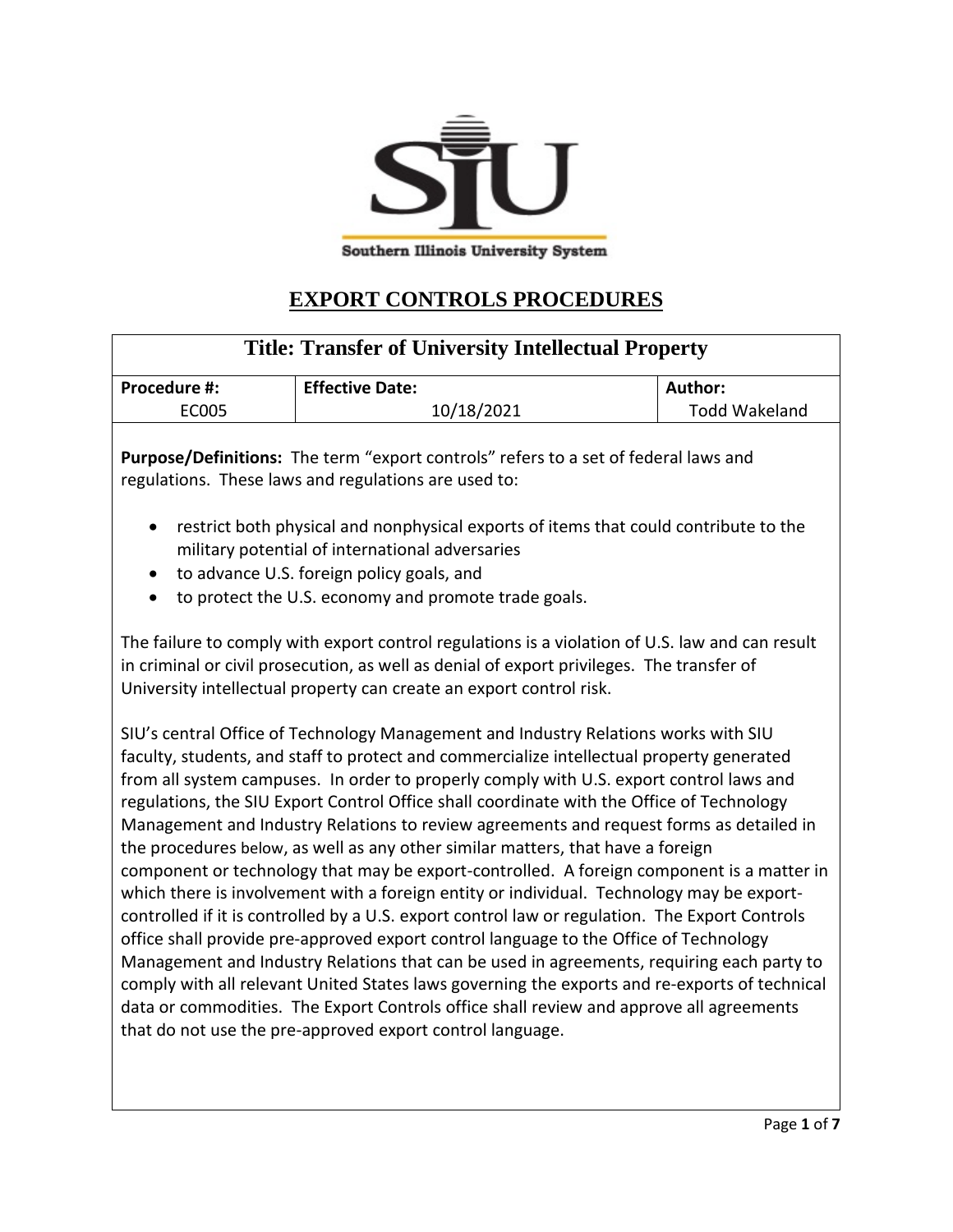## **Procedure:**

1. **Evaluation Request Forms**: An Evaluation Request Form (found on the Office of Technology Management and Industry Relations website at [https://siusystem.edu/tech-transfer/forms-agreements.shtml\)](https://siusystem.edu/tech-transfer/forms-agreements.shtml) is required to disclose technology to the Office of Technology Management and Industry Relations and start the review process. Innovations covered by the SIU System Intellectual Property Policy must be disclosed by the developer in writing to the Office of Technology Management and Industry Relations through the completion of the Evaluation Request Form.

Upon receipt of a completed Evaluation Request Form, Office of Technology Management and Industry Relations staff will forward the Evaluation Request Form, along with any provided supporting documentation, to Export Controls staff for review and approval **prior** to the Office of Technology Management and Industry Relations completing its evaluation.

2. **Agreements:** The Office of Technology Management and Industry Relations handles a variety of agreements related to the transfer of intellectual property. It is imperative that export control language is included in agreements even when SIU does not plan on "exporting" materials. It is important that the university identifies any exportcontrolled items so that we can put the appropriate controls around them. This can also include "deemed exports" in which foreign national access to export-controlled items could be prohibited.

## Pre-Approved Template Language

Listed below in sections a-e are the types of agreements handled by the Office of Technology Management and Industry Relations, along with the pre-approved export control language provided by the Export Controls office that is included in each agreement template. This language is preferred but can be edited by the involved parties in order to reach an executed agreement as long as both parties agree to abide by U.S. Export Control Laws.

## Pre-Approved Export Control Language

If the template language is not used, the following language is pre-approved to be used in all cases:

*Each party shall comply with all relevant United States laws governing the exports and re-exports of technical data or commodities made under this letter agreement, including, but not limited to, the U.S. Department of Commerce's Export Administration Regulations and the regulations administered by the Office of Foreign Assets Control. Prior to providing SIU with any items subject to export control laws,*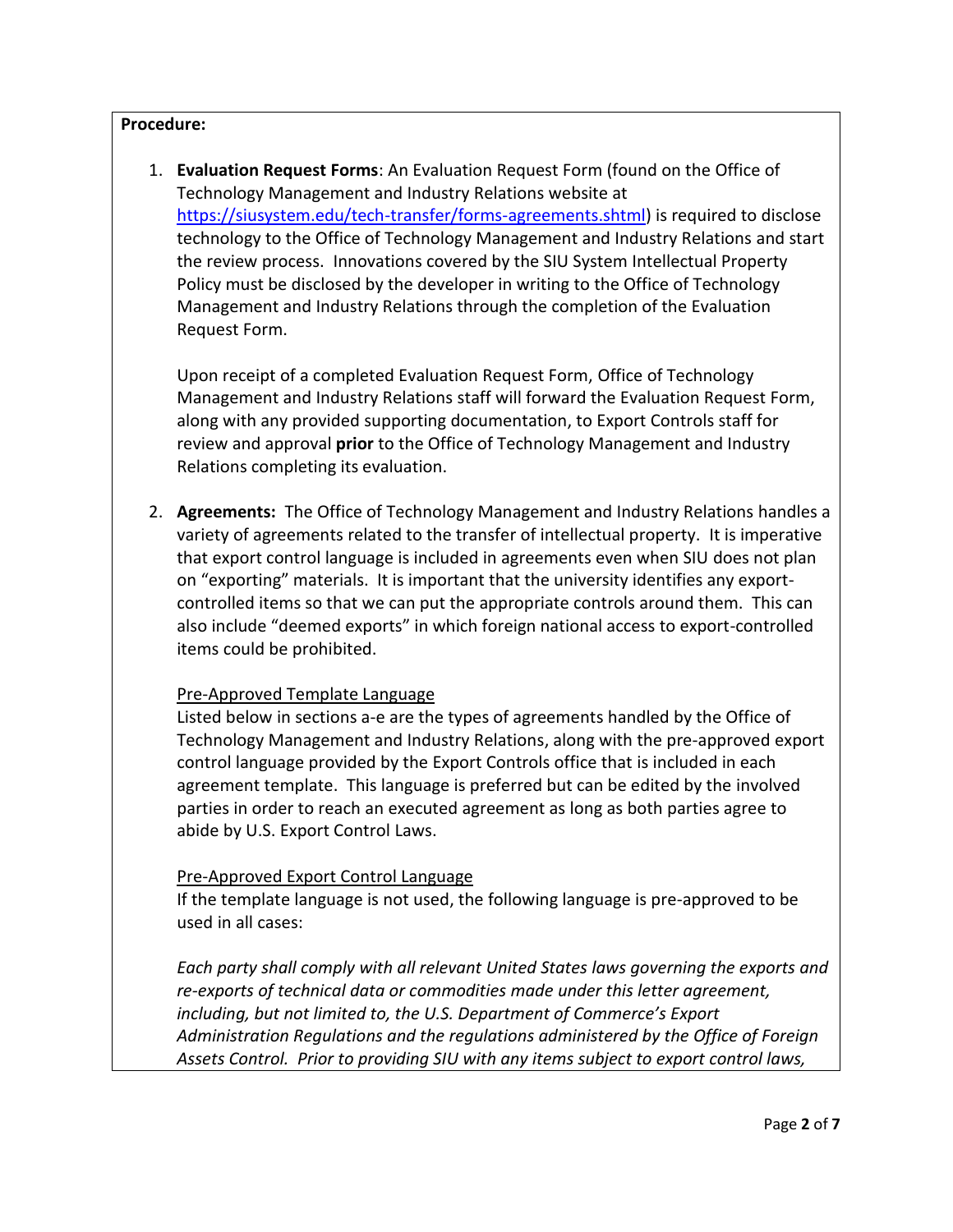*[NAME OF OTHER PARTY] will notify SIU and identify the items at issue and the applicable export control laws.*

Pre-Approved Export Control Language – Only If NOT RECEIVING Any Materials If the template language is not used, the following language is pre-approved only in instances where SIU will NOT be receiving any materials:

*Each party shall comply with all relevant United States laws governing the exports and re-exports of technical data or commodities made under this letter agreement, including, but not limited to, the U.S. Department of Commerce's Export Administration Regulations and the regulations administered by the Office of Foreign Assets Control.*

If the pre-approved language is used, Office of Technology Management and Industry Relations staff may proceed with finalizing the agreement without Export Control office approval but will send a copy of the agreement to Export Control staff. The Export Control staff will review the subject matter for export control applicability and follow up as necessary.

If the pre-approved language is not used, Office of Technology Management and Industry Relations staff will send the agreement to Export Control staff for review and approval, **prior** to finalizing the agreement. The Export Control staff will review the language in the agreement and respond back to Office of Technology Management and Industry Relations staff, providing feedback or approval to move forward with finalizing the agreement. The Export Control staff will also review the subject matter for export control applicability and follow up as necessary.

**a. Material Transfer Agreement:** This agreement defines the rights and responsibilities of providers and recipients with respect to materials and any derivatives transferred for research purposes. This agreement is used for material to be transferred in, out, or between SIU and another entity. Following is preapproved export language to be used in these agreements. This language is preferred but can be edited by the involved parties in order to reach an executed agreement as long as both parties agree to abide by U.S. Export Control Laws.

> *Each party shall comply with all relevant United States laws governing the exports and re-exports of MATERIALS made under this Agreement, including, but not limited to, the U.S. Department of Commerce's Export Administration Regulations and the regulations administered by the Office of Foreign Assets Control. Prior to providing SIU with any items subject to export control laws, ORGANIZATION will notify SIU and identify*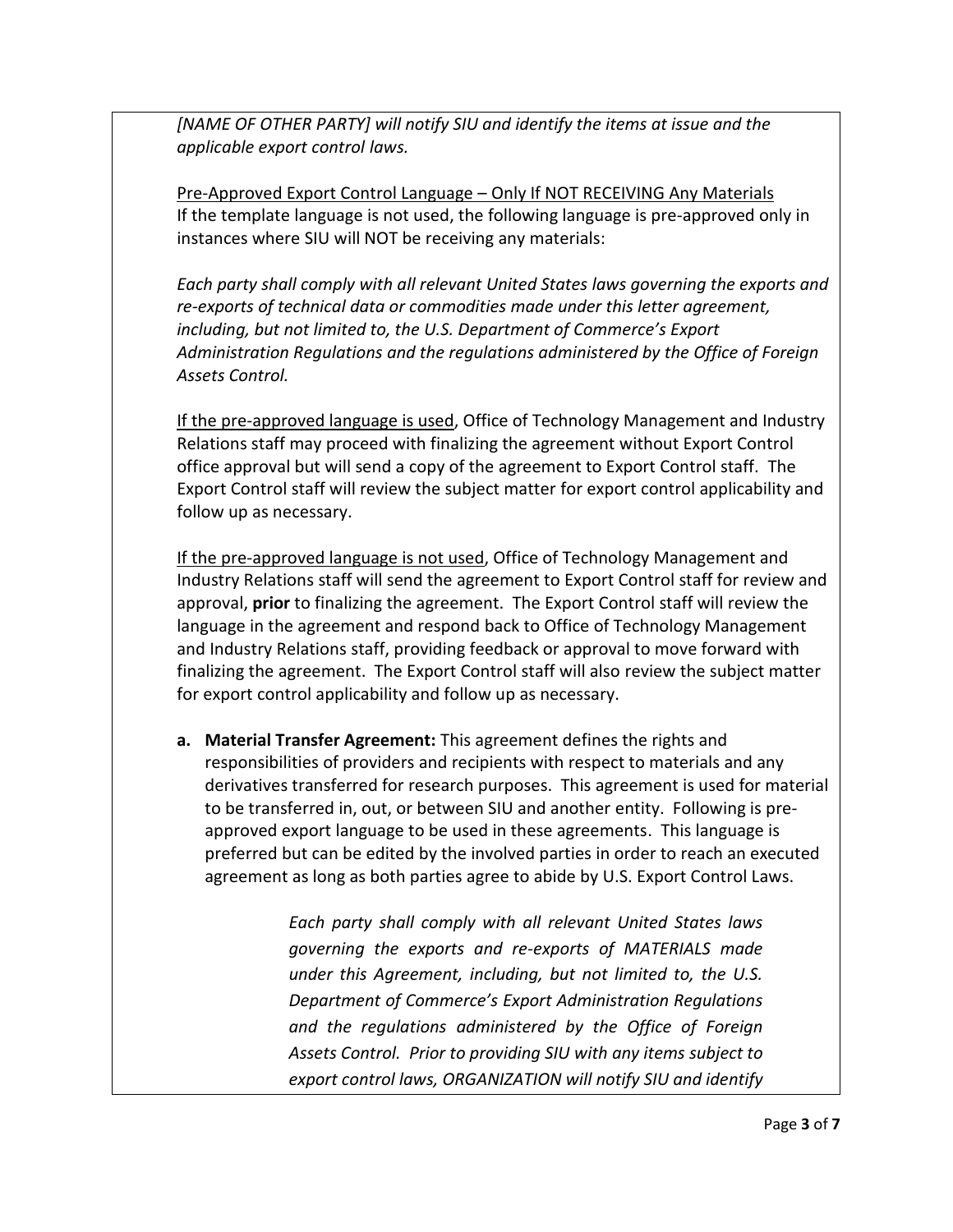*the items at issue and the applicable export control laws. If the items are subject to the Export Administration Regulations ("EAR"), ORGANIZATION will either furnish to SIU the applicable Export Control Classification Numbers or indicate that EAR 99 applies. If the items are subject to the International Traffic in Arms Regulations ("ITAR"), ORGANIZATION will notify SIU of the relevant ITAR categories and subcategories. SIU may decline to accept any export-controlled items. ORGANIZATION hereby gives written assurance that it will comply with, and will cause its affiliates to comply with all United States export control laws and regulations, that it bears sole responsibility for any violation of such laws and regulations by itself or its affiliates, and that it will indemnify, defend and hold SIU harmless for the consequences of any such violation. ORGANIZATION will not disclose export controlled items or information unless and until a plan for the transfer, use, dissemination and control of the items or information has been approved by SIU's Export Control Director.*

**b. Confidential Disclosure Agreement**: This is SIU's standard confidentiality agreement, which can be executed to define the proper handling of confidential information by both SIU and industry partners. Following is pre-approved export language to be used in these agreements. This language is preferred but can be edited by the involved parties in order to reach an executed agreement as long as both parties agree to abide by U.S. Export Control Laws.

> *Each Party shall comply with all relevant United States laws governing the exports and re-exports of technical data or commodities made under this Agreement, including, but not limited to, the U.S. Department of Commerce's Export Administration Regulations and the regulations administered by the Office of Foreign Assets Control. Prior to providing SIU with any items subject to export control laws, ORGANIZATION will notify SIU and identify the items at issue and the applicable export control laws. If the items are subject to the Export Administration Regulations ("EAR"), ORGANIZATION will either furnish to SIU the applicable Export Control Classification Numbers or indicate that EAR 99 applies. If the items are subject to the International Traffic in Arms Regulations ("ITAR"), ORGANIZATION will notify SIU of the relevant ITAR categories and subcategories. SIU may decline to accept any export-controlled items. ORGANIZATION hereby*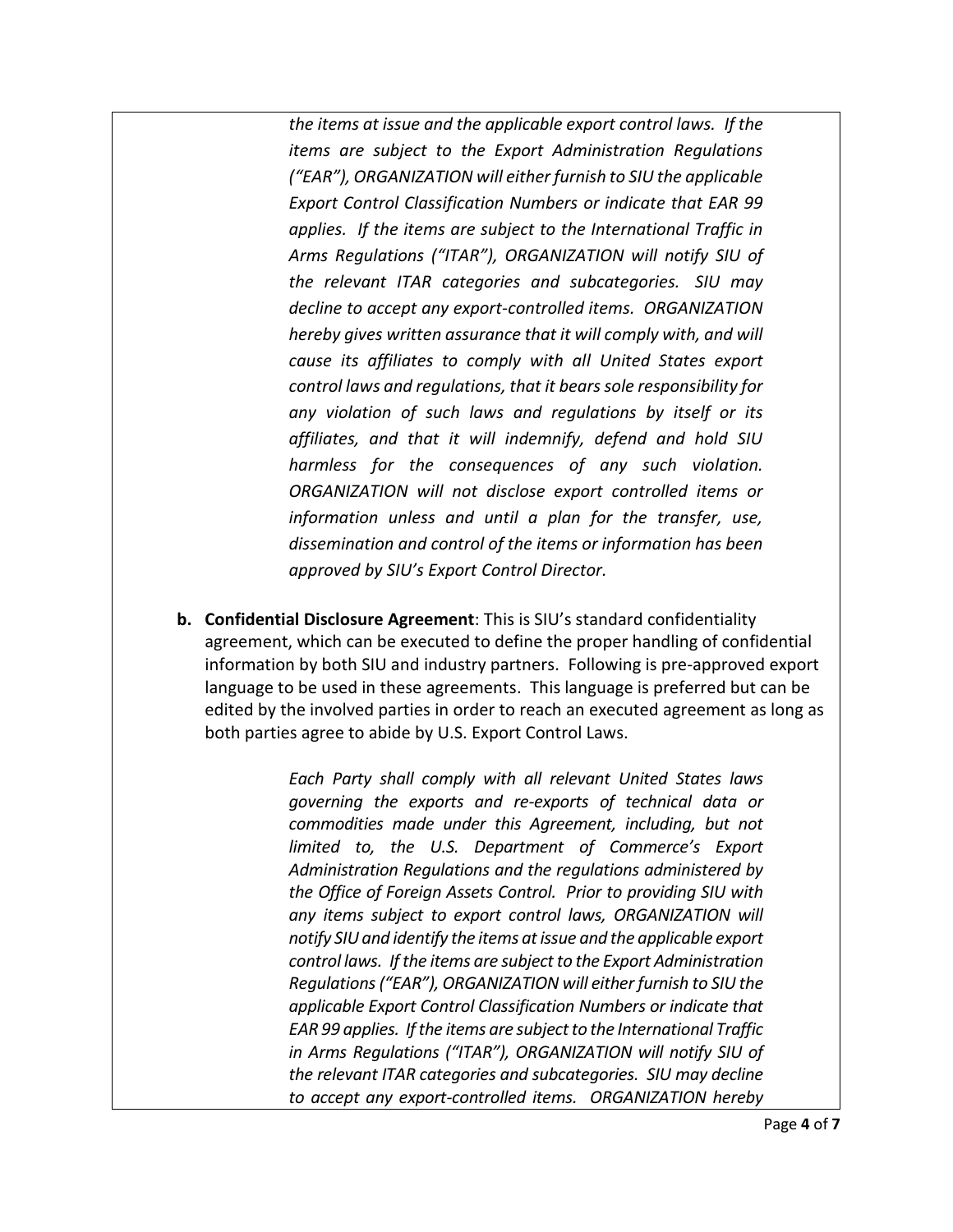*gives written assurance that it will comply with, and will cause its affiliates to comply with all United States export control laws and regulations, that it bears sole responsibility for any violation of such laws and regulations by itself or its affiliates, and that it will indemnify, defend and hold SIU harmless for the consequences of any such violation. ORGANIZATION will not disclose export controlled items or information unless and until a plan for the transfer, use, dissemination and control of the items or information has been approved by SIU's Export Control Director.*

**c. Exclusive License Agreement:** A licensing agreement is a legal contract in which the licensor (SIU) grants the licensee (company) rights to make, sell, use, and/or otherwise commercialize intellectual property owned by the licensor (SIU). This is the agreement used for general technologies. Following is pre-approved export language to be used in these agreements. This language is preferred but can be edited by the involved parties in order to reach an executed agreement as long as both parties agree to abide by U.S. Export Control Laws.

> *COMPANY agrees to strictly comply, and shall require its Affiliates and sublicensees to strictly comply, with any and all applicable United States export control and trade laws and regulations, including but not limited to the U.S. Department of Commerce's Export Administration Regulations and the regulations administered by the Office of Foreign Assets Control. COMPANY hereby gives written assurance that it will comply with, and will cause its sublicensees/Affiliates to comply with all United States export control laws and regulations, that it bears sole responsibility for any violation of such laws and regulations by itself or its sublicensees/Affiliates, and that it will indemnify, defend and hold UNIVERSITY harmless for the consequences of any such violation. COMPANY will not disclose export controlled items or information unless and until a plan for the transfer, use, dissemination and control of the items or information has been approved by UNIVERSITY'S Export Control Director.*

**d. Exclusive Software and Intellectual Property License Agreement With Equity:** A licensing agreement is a legal contract in which the licensor (SIU) grants the licensee (company) rights to make, sell, use, and/or otherwise commercialize intellectual property owned by the licensor (SIU). This is the agreement used for software. Following is pre-approved export language to be used in these agreements. This language is preferred but can be edited by the involved parties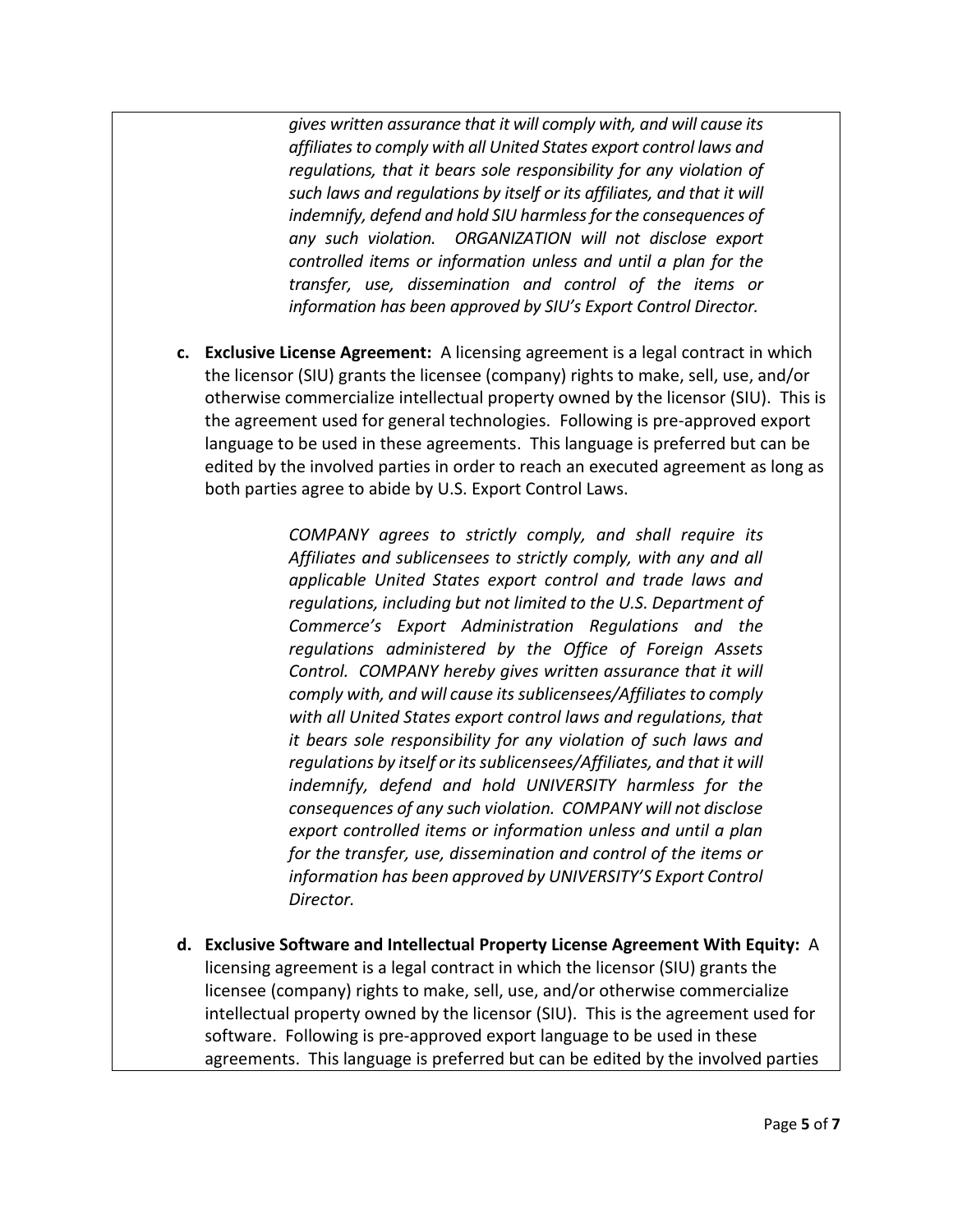in order to reach an executed agreement as long as both parties agree to abide by U.S. Export Control Laws.

> *Licensee agrees to strictly comply, and shall require its Affiliates and Sublicensees to strictly comply, with any and all applicable United States export control and trade laws and regulations, including but not limited to the U.S. Department of Commerce's Export Administration Regulations and the regulations administered by the Office of Foreign Assets Control. Licensee hereby gives written assurance that it will comply with, and will cause its Sublicensees/Affiliates to comply with all United States export control laws and regulations, that it bears sole responsibility for any violation of such laws and regulations by itself or its Sublicensees/Affiliates, and that it will indemnify, defend and hold University harmless for the consequences of any such violation. Licensee will not disclose export controlled items or information unless and until a plan for the transfer, use, dissemination and control of the items or information has been approved by University's Export Control Director.*

**e. Option Agreement:** SIU's standard option agreement is a legal contract through which SIU can grant a prospective licensee (company) a right to obtain a license for a finite amount of time for intellectual property owned by SIU. The agreement is commonly used for situations when a company is exploring a technology's fit within its portfolio or other due diligence matters. Following is pre-approved export language to be used in these agreements. This language is preferred but can be edited by the involved parties in order to reach an executed agreement as long as both parties agree to abide by U.S. Export Control Laws.

> *COMPANY agrees to strictly comply, and shall require its Affiliates and sublicensees to strictly comply, with any and all applicable United States export control and trade laws and regulations, including but not limited to the U.S. Department of Commerce's Export Administration Regulations and the regulations administered by the Office of Foreign Assets Control. COMPANY hereby gives written assurance that it will comply with, and will cause its sublicensees/Affiliates to comply with all United States export control laws and regulations, that it bears sole responsibility for any violation of such laws and regulations by itself or its sublicensees/Affiliates, and that it will indemnify, defend and hold UNIVERSITY harmless for the consequences of any such violation. COMPANY will not disclose*